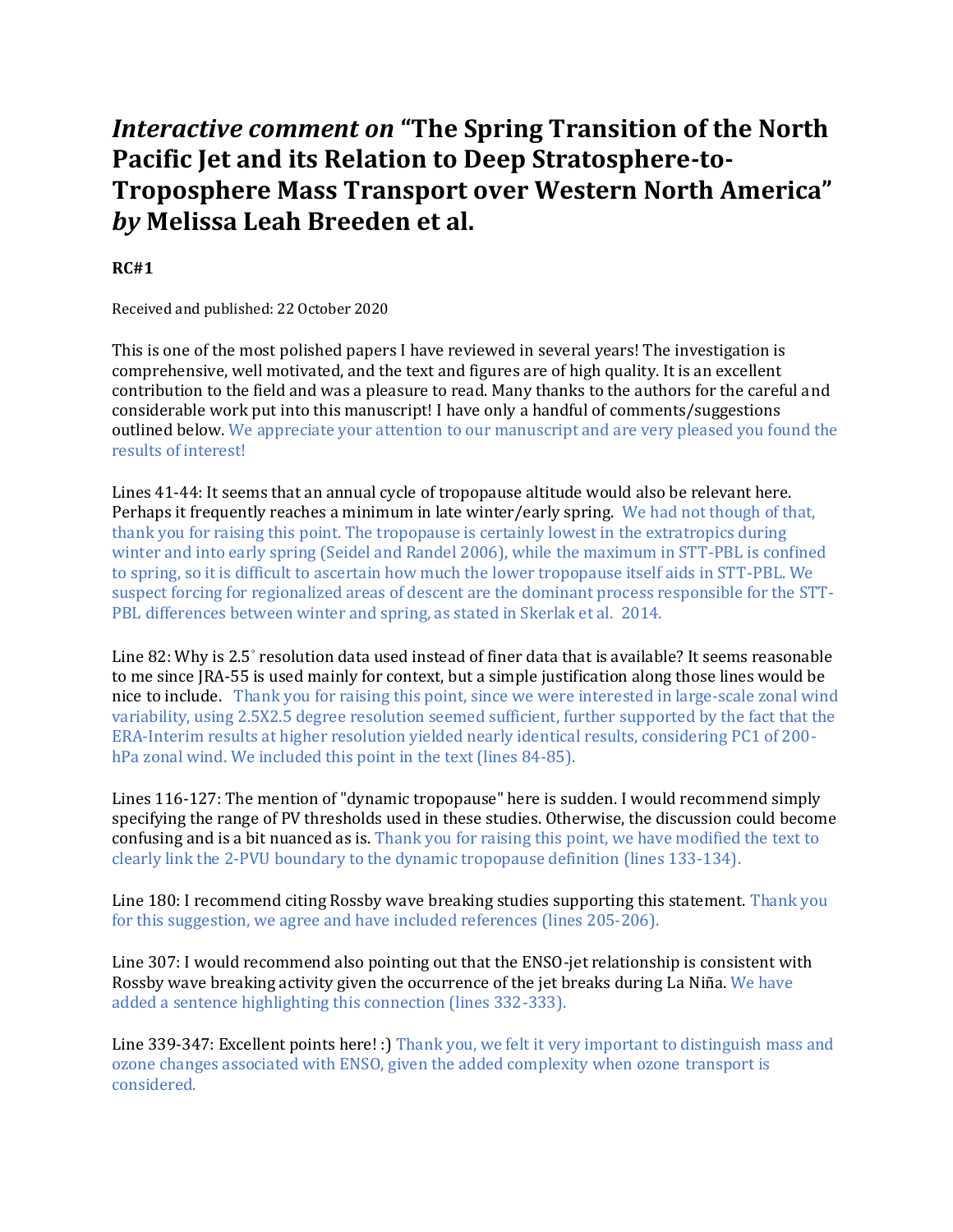### **RC#2**

#### Received and published: 23 October 2020

This study presents the results of a thorough statistical analysis of springtime stratosphere-totroposphere transport to the boundary layer (STT-PBL) over the west- ern USA, in the context of the jet structure transition between the winter and summer regimes. The authors use wind fields from the ERA-Interim and JRA-55 reanalyses to identify the dominant Pacific wind patterns at the jet level by the way of EOF anal- ysis and employ previously developed methods to calculate STT-PBL and associated diagnostics. They demonstrate that the intensity of springtime STT-PBL is a function of the timing of the jet transitions, with early transitions leading to more intense STT-PBL driven by deeper and more frequent tropopause folds. Furthermore, they show that the transition timing is correlated with ENSO, and carefully investigate the mechanisms involved, by performing a simultaneous analysis of Rossby wave propagation diagnostics, tropopause folds diagnostics, and PBL depth distributions. The paper is really well written, logically constructed and easy to follow, which is no small feat given the complexity of the subject. It also does a great job referencing the sizable body of literature on the topic. I think the analysis and conclusions are very solid and the paper meets all the ACP criteria for publication. Despite my best efforts (it's my job after all;)) I couldn't find almost any issues with the analysis or presentation. It's a great and important paper and I enthusiastically recommend it for publication almost as is. I do have a few very minor suggestions for edits. The most important one concerns the methods section that, I think, would benefit from adding some more details (even if those details can be found elsewhere) that would make the paper more self-contained.

## Thank you for the feedback and the attention to our manuscript, we have incorporated your suggestions into our revisions, outlined below.

#### Minor and technical comments

L82-86. What's the vertical resolution of each reanalysis and why is it sufficient for the present purposes, particularly for driving the trajectory model? For JRA-55 reanalysis we only consider zonal wind on a single pressure level, with a focus on large-scale patterns of variability that do not require high vertical resolution to be determined. The ERA-Interim data used to track folds and STT-PBL is on the 60 original hybrid model levels which extend from the surface to 0.1 hPa, vertical resolution suitable enough to identify tropopause folds (Skerlak et al. 2015). We have added this information to the text (lines 88-91).

LL85-89. Can you comment on how the changing observing system (pre-satellite to satellite to more satellites) in JRA-55 impacts the results? Thank you for raising this point; the JRA-55 documentation shows that temperature values across the varying observational record better match observations compared to JRA-25 in the troposphere and lower stratosphere (Kobayashi et al. 2015), suggesting variations across the changing record are minimal. Also, time series of PC1 shows no discernible transition at the start of the satellite record (figure below), suggesting that the seasonal cycle of the jet captured here is not sensitive to any potential changes in the data associated with changes in the observational record. We have included some of this information in the text (lines 88-89).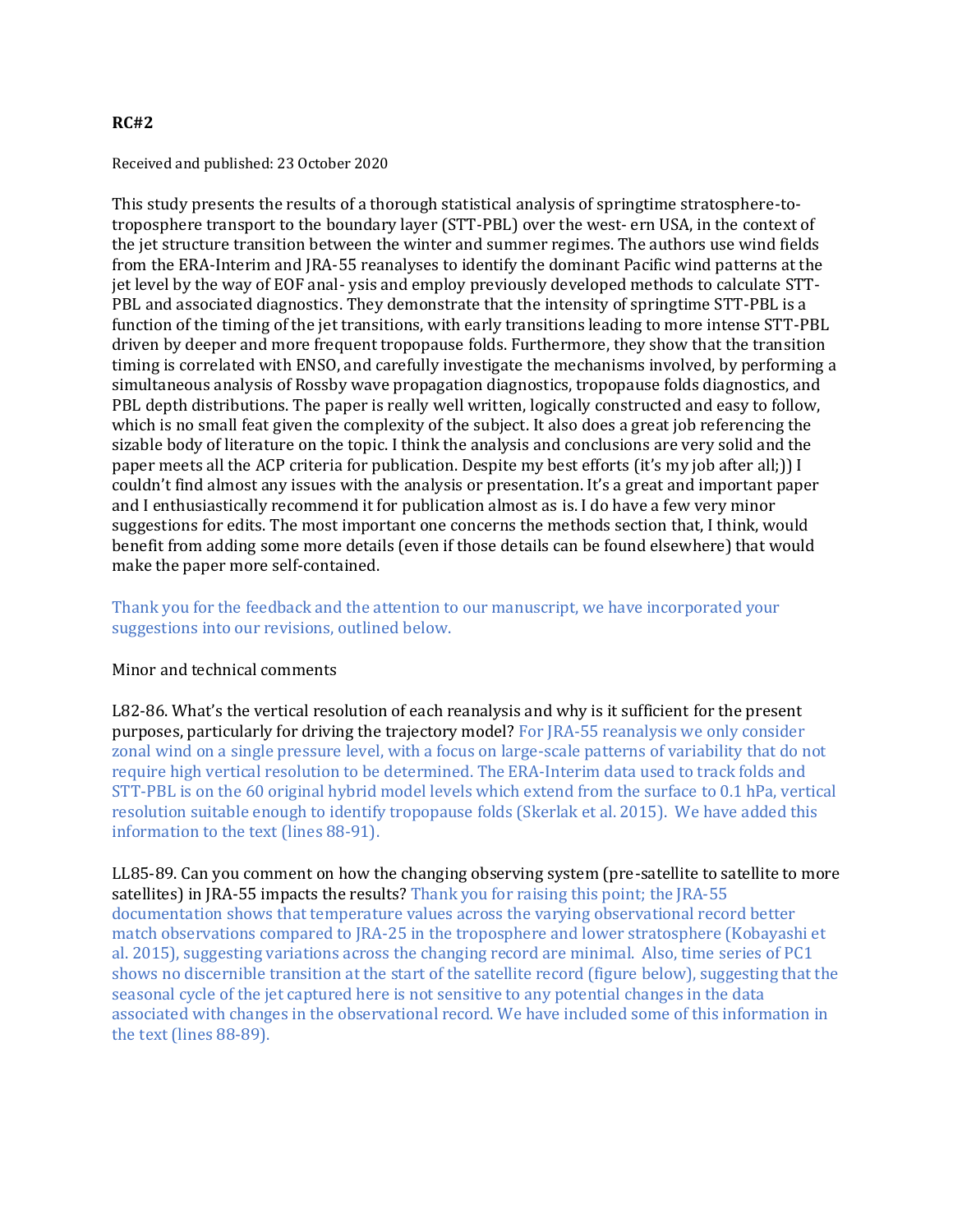

Figure: EOF1 pattern and PC1 using JRA-55 reanalysis, 1958-2017.

L91-93. Can you expand this paragraph a bit? This is one of the main tools used here, and I found it hard to get even a general idea of what's being done there without reading Skerlak et al. 2014. For example, how are the trajectories calculated? Perhaps a simple diagram in the supplementary material? Thank you for raising this point. We have expanded the description of how STT-PBL was determined so that it is (hopefully) easier to follow without having to read earlier papers (lines 105-110).

LL 116-118. Is it possible that this is resolution dependent? Can you comment on that? I believe the question is whether the correspondence between the 2-PVU surface and terminus of the fold is a function of resolution. I do not think, even with perfect observations, that there would be an exact correspondence between the boundary of the fold and the 2-PVU surface. Folding really represents a filamentation of the lower tropopause boundary, involving distortion of lower but still neartropopause PV values ranging from 1-4 PVU (Skerlak et al. 2015), which we consider as the main reason that slightly lower PV values better correspond to the terminus of the fold. Studies using different reanalysis at different resolutions (e. g., Breeden and Martin 2018; Albers et al. 2018)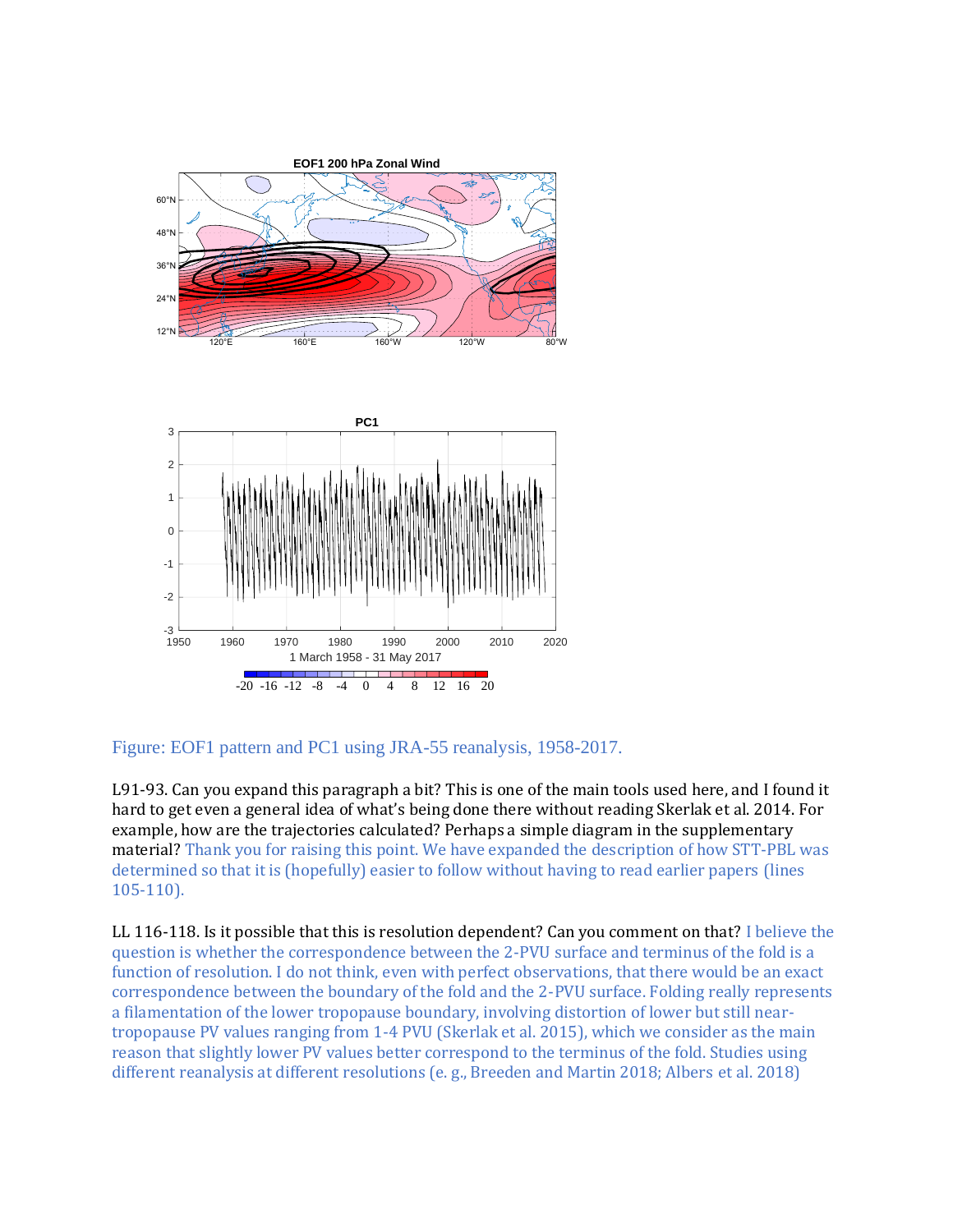reflect similar fold structures, also suggesting that resolution does not affect the correspondence between the fold boundary and PV.

LL207-210. I like the idea of stating the main results in the first concise paragraph. However, at the initial pass, it wasn't clear to me if the second and third sentences are the results or something that we already know. How about something like "The main findings are:. . ." after the first sentence? Thank you for this suggestion, we have modified the text to confirm these results are the main results of this section (line 231).

L220. I'm guessing the bimodality in 5b arises from an oscillation between the two phases during the transition period. It's pretty neat. Can you add a one/two-sentence comment on that? This is an interesting idea, but the bimodal distribution is observed during the positive jet phase, not the transitional phase. Still I think your interpretation is correct – indeed, the leading mode of jet variability during winter looks like the transition (e. g., Athanasiadis et al. 2010), so I think the bimodality is related to wintertime variability, including variability that happens to look like the transition. We have added a comment about this in the text (line 246).

L275. Variability reflected in Fig. 3, right? If so, can you reference Fig. 3 explicitly? That is correct, we have included a reference to Figure 3 (line 301).

LL344-345. I'm struggling to understand this sentence. Please rephrase; it looks like an important point is being made there. Thank you, yes this is an important point in distinguishing mass versus ozone transport when ENSO is involved, as ENSO affects both fold frequency (as we show), as well as the lower stratospheric ozone reservoir (Albers et al. 2018), thereby affecting how much ozone is transported within each fold (which we do not consider in this study). We have clarified the text (lines 372-373).

Fig. 3 caption. The dashed lines are  $+/-1$  sigma, right? The black dashed lines in Figure 3 show the +/- 0.5 sigma values, since the +0.5 sigma value was used to track the spring transition, and +/- 0.5 sigma range defines the 'spring' jet phase (Fig. 2). We have added this description to the caption.

# *Interactive comment on* **"The Spring Transition of the North Pacific Jet and its Relation to Deep Stratosphere-to-Troposphere Mass Transport over Western North America"**  *by* **Melissa Leah Breeden et al.**

## **Sebastiaan Heins**

**SC#1** 

sebastiaan.heins@wur.nl Received and published: 2 November 2020

This review was prepared as part of graduate program course work at Wageningen University, and has been produced under supervision of Prof Wouter Peters. The re- view has been posted because of its good quality, and likely usefulness to the authors and editor. This review was not solicited by the journal.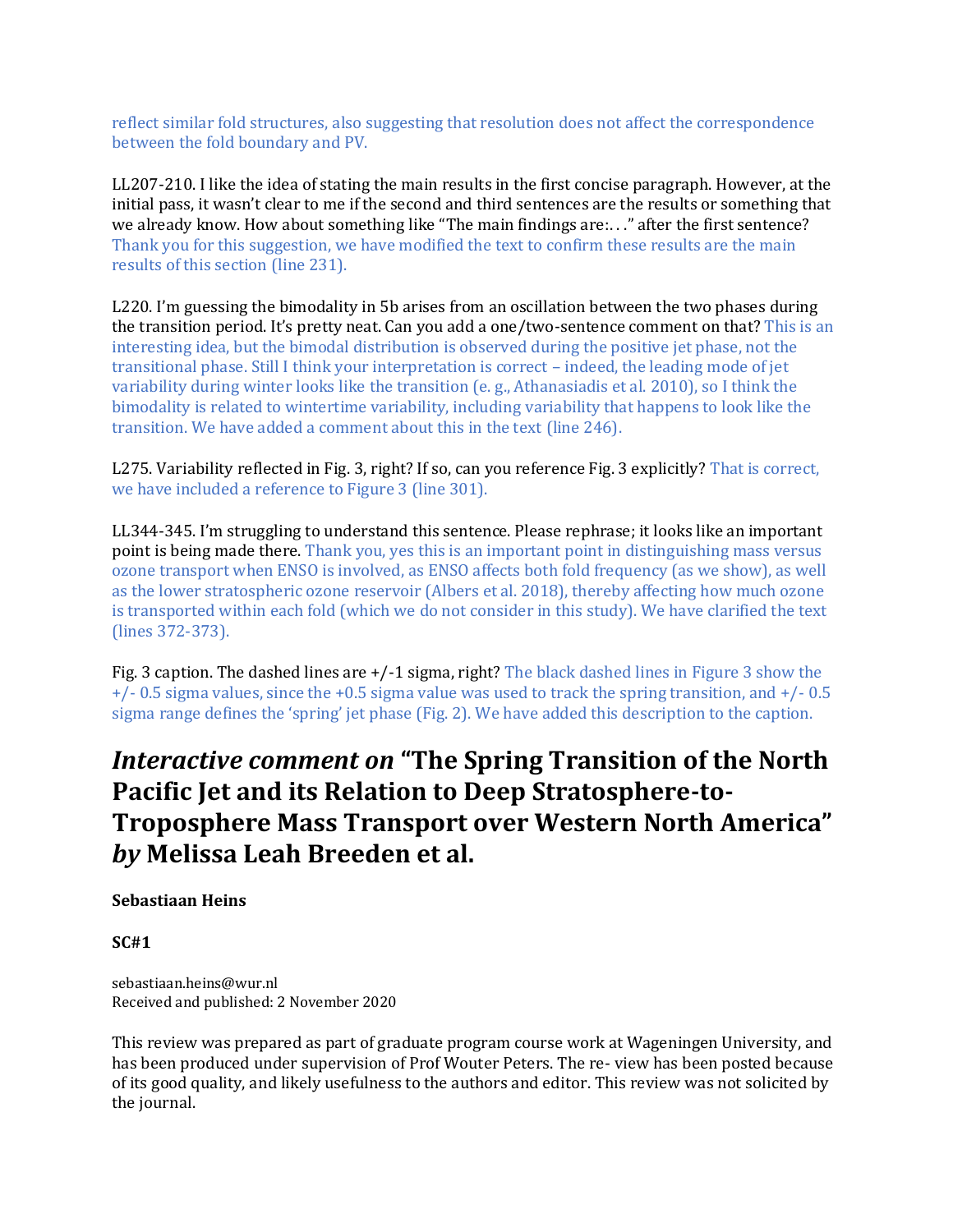The paper by Breeden et al. (2020) explores the relationship between the spring transition of the north Pacific jet and stratosphere-to-troposphere mass transport to the planetary boundary layer (STT-PBL) over western North-America. Additionally, the spring transition is linked to the state of the El-Niño Southern Oscillation (ENSO). Analyses are based on the JRA-55 and ERA-interim reanalysis datasets. Interannual variability in the spring peak in STT-PBL found in previous studies is shown to relate to the timing of the spring transition, with larger values of STT-PBL for earlier transitions. Finally, ENSO is found to modulate this timing, with earlier transitions being more prevalent for La-Niña conditions and vice versa. This study adds to previous research by providing underlying mechanisms behind the (variability in the) spring peak in STT-PBL over western North-America that was found before. These results suggest that STT-PBL strength can be predicted based on knowledge of the north Pacific jet and ENSO state in the preceding months. This is relevant for, for instance, air quality prediction at the surface as STT-PBL can function as a natural source of ozone in the PBL. In general, the paper is well-written; the structure and headers of the paper are clear and help to understand the research, the figures diversely visualize the results in both maps and time series, the physical mechanisms discussed in the paper are consistently ex- plained well and create a logic story and the results are frequently discussed in light of previous research. Moreover, I think the paper fits nicely in the scope of this journal. Despite the relatively local study area, the implications of this study are thought to be generally applicable in atmospheric sciences and can therefore be extended to other locations around the world that show similar dynamical patterns. Nevertheless, a sig- nificant revision of this paper is required before it can be accepted for publication in my opinion.

Most importantly, in the calculation method of STT-PBL described in line 91-96 (sec- tion 2.1) of the paper I miss an assessment of the uncertainty in the calculation that is associated with the sensitivity to parameter choices. Previous studies have shown that this sensitivity might not be insignificant, so that the specific parameter choices could substantially affect the outcome of the results in section 3.2 and 3.3 of this study. Firstly, Holton et al. (1995) show that the 380 K potential temperature surface used in the paper by Breeden et al. (2020) as (one of) the definition(s) of the tropopause coincides relatively well with the tropopause in the tropics, but that this value drops for higher latitudes to approximately the 340/350 K potential temperature surface in the region that is considered in the paper (western North-America). Secondly, Skerlak et al. (2014) showed that their STT(-PBL) calculation is highly sensitive to the choice of minimal residence time of the air in the stratosphere/troposphere before/after a cross- ing of the tropopause. They find that this sensitivity can be very well approximated by a power law with an exponent of -0.5, which means that the STT estimates for a residence time of 24 and 48 hours respectively deviate by as much as 30 percent. The choice is made by Skerlak et al. (2014) to use a constant value of 48 hours for this parameter. This is validated based on the fact that, although the calculated values of STT-PBL are highly sensitive to the parameter value, the geographical distribution of STT-PBL in which the authors of that study are interested is not. However, in the study of Breeden et al. (2020), this validation does not hold anymore as the STT-PBL calculation is applied to the specific region of western North-America instead of it be- ing used to assess the geographical distribution. Thirdly, the STT-PBL calculation also depends on the accuracy of the PBL height forecast, as this influences the number of trajectories that reach the PBL from the stratosphere. To determine the PBL height the critical Richardson number value of 0.25 is used as the criterion for the PBL top (i.e. the transition from turbulent to laminar flow at the top of the PBL). Troen and Mahrt (1986) indicate that this critical value used for the Richardson number does not have a large influence on the PBL height estimation in unstable conditions, but that it does induce variability in PBL height for neutral conditions. Furthermore, according to Seidel et al. (2012) PBL height is especially uncertain over areas with high elevation, which is the case for parts of the study area of the paper by Breeden et al. (2020) due to the presence of the Rocky Mountains. Altogether, I strongly advise including a sensitivity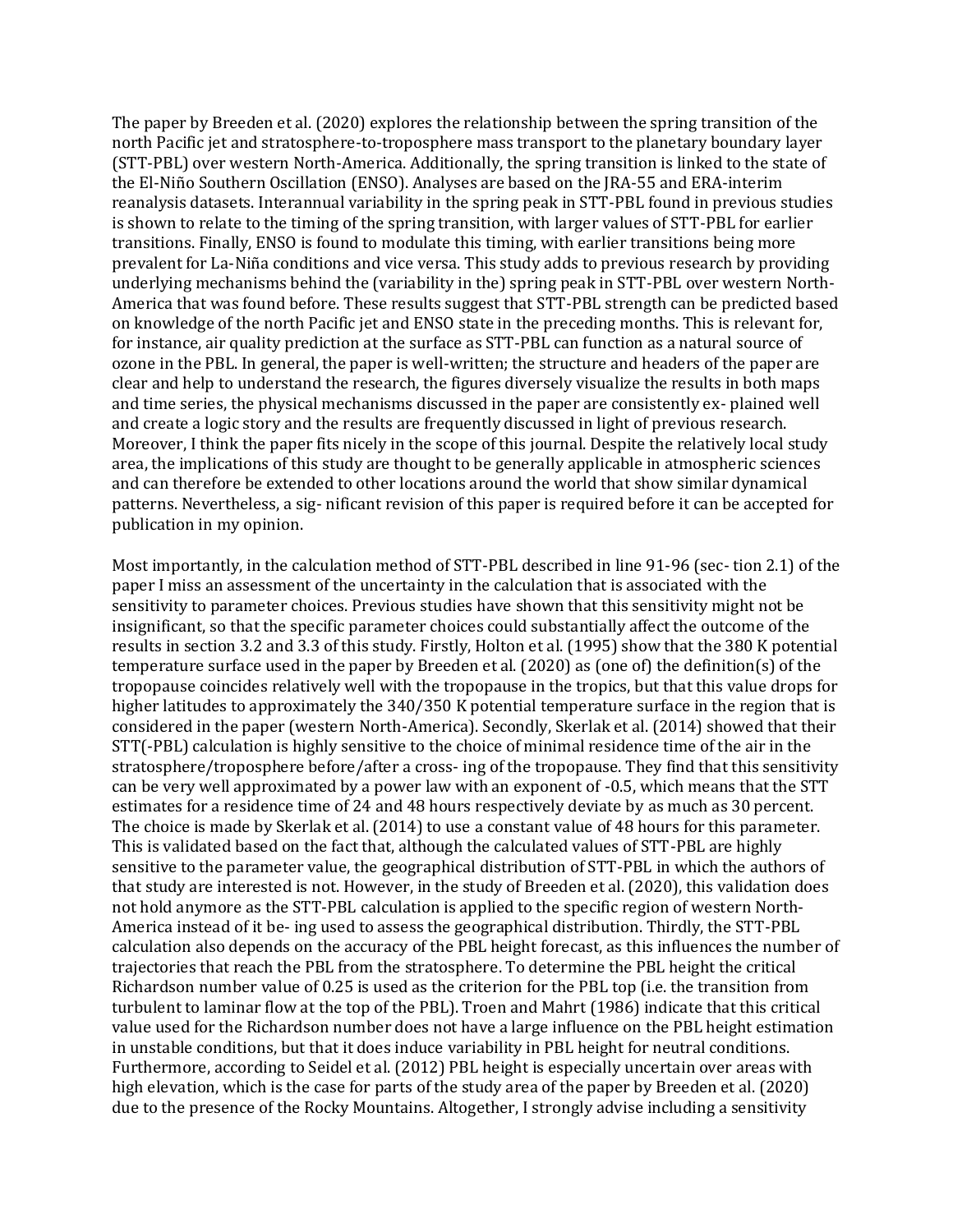analysis of the results of section 3.2 and 3.3 to the choice of the parameter values used in the calculation of STT-PBL in order to assess the robustness of the current conclusions. I suggest this sensitivity analysis to include (based on the above dis- cussion) the potential temperature surface that is taken to represent the tropopause, the minimum residence time of the trajectories that contribute to STT-PBL and both the forecast uncertainty and the forecast value of the PBL height (as a function of the critical Richardson number chosen to represent the top of the PBL).

We appreciate these considerations regarding the STT-PBL variable, and it is certain from the original paper, Skerlak et al. 2014, that the parameter choices you outline here affect the STT-PBL variable to some degree. However, it is far from the scope of this paper to perform such sensitivity analyses, which, to some extent, have already been conducted in the study that introduces the dataset. Indeed, using the PBL instead of a fixed pressure level to define deep STT was deliberate and deemed an overall improvement for truly defining deep STT; improving upon the PBL definition used for this definition of transport to see how the results change could be a next step of study. However, our focus is on considering the *relative* changes of STT-PBL during different jet phases, which we consider unlikely to change even if the parameters mentioned above were modified, since the changes would be applied to the variable in the same way for all three jet phases. If our results were not so easily corroborated with the eddy characteristics and fold characteristics that are not tied to all of these parameter choices, we would perhaps be more concerned about how the STT-PBL variable definition affects our results. However, we consider the strong correlation between STT-PBL and tropopause fold frequency (Fig. 7) particularly encouraging regarding the success of the STT-PBL variable in capturing the transport associated with the correct intended dynamical process. We note that it was not our intent to conduct a sensitivity analysis of a previously-published and readily available product. Since the reviewer is not explicitly linking any of our key conclusions to the STT-PBL parameter choices, we consider it acceptable to use the dataset as published and defer additional sensitivity analysis to future work.

Additionally, the rationale of using of Japanese Reanalysis-55 dataset does not be- come clear to me from the paper. In line 85-86 (section 2.1) the authors mention that this dataset is used because of its relatively long record of ENSO events. Yet, the JRA-55 dataset is only used for assessing the characteristics of the spring transition in section 3.1, as is stated in line 352, without considering any influence of ENSO. Ac- cording to line 86-87 this is because the transport and tropopause fold diagnostics are derived from the ERA-interim reanalysis instead of the JRA-55 data and, therefore, the former is to be used for the analysis of the relationship between ENSO and the spring transition and STT-PBL in order to be consistent in the data used. Therefore, I would like to ask the authors what the exact benefit of using the JRA-55 dataset is and to incorporate the explanation of this in the description of the data in section 2.1. Additionally, it seems to me that the JRA-55 dataset can in fact be used in the analysis of the spring transition for the different ENSO states in section 3.3 (figure 8) as this analysis does not concern any mass transport or tropopause fold characteristics yet and table 1 shows that data on the ENSO states during the spring transition is available for the JRA-55 dataset. Therefore, I would suggest using the JRA-55 dataset instead of the ERA-interim dataset for this analysis based on the current rationale mentioned in line 85-86. Moreover, this could add a clearer link to the current rationale, but depending on the revisions taken by the authors following the above question to clarify this rationale, this might or might not be preferred (anymore).

Thank you for raising this point, Figure 8 does indeed show the PC1 response to ENSO for the JRA-55 reanalysis, not ERA-Interim, as you suggested. However, this was not explicitly indicated in the text, which we have now fixed.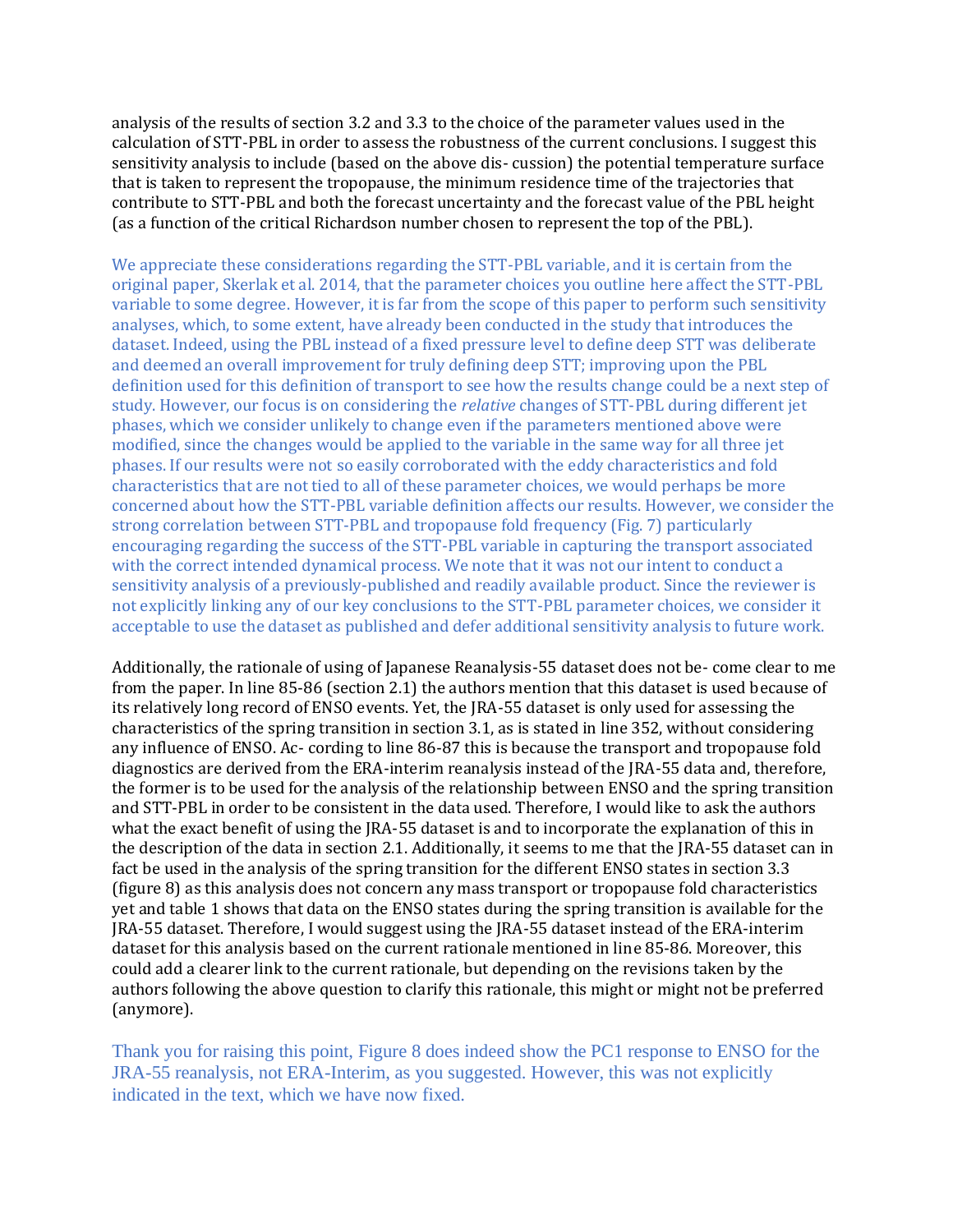Furthermore, the sole use of the ONI index for determining the ENSO states, as de- scribed in line 87-89 (section 2.1), might provide a relatively poor representation of ENSO events in the paper, so that the difference in spring transition and STT-PBL pre- sented in section 3.3 might be based on an incomplete definition of the ENSO states. Trenberth and Stepaniak (2001) suggest that at least two indices are required to char acterize the variability in ENSO events. They advocate that the ONI index should be ac- companied by an (orthogonal) index that represents the zonal gradient in seasurface temperatures (SST). For this purpose, they have created the Trans-Niño Index (TNI), which represents the difference in normalized SST anomalies between the Niño-1+2 and the Niño-4 regions. However, in the paper by Breeden et al. (2020) all posi- tive, neutral and negative ENSO events are lumped into classes, whereas the study of Trenberth and Stepaniak (2001) is also focused on the variability between different occurrences of positive, neutral and negative ENSO events. Therefore, the cruder rep- resentation of ENSO events by Breeden et al. (2020), using only the ONI index, might be justified, so that the results in section 3.3 regarding the effect of ENSO states on the spring transition and STT-PBL would not be significantly affected by this approach. Yet, in order to verify whether this approach is indeed justified, I suggest repeating the analysis for section 3.3, regarding the impact of ENSO on the spring transition and STT-PBL, using more than one index to define the three ENSO groups used in the study (e.g. by including some threshold based on the TNI index presented above). This will provide alternative results for this part of the study than can subsequently be compared to the original for statistically significant differences in timing of the spring transition and monthly mean values of the variables in figure 10 for the three ENSO groups. When significant differences are found in this analysis, it suggests that in fact more indices are required to capture the variability in ENSO events and the effect of that on the spring transition and STT-PBL than just the ONI index, which indicates that this reviewed approach is to be preferred over the original based on the findings of Trenberth and Stepaniak (2001).

We appreciate this consideration, and if the zonal wind differences and STT-PBL differences grouped by ENSO phase were inconsistent with past studies examining the impact of ENSO on the jet (Renwick and Wallace 1996; Shapiro 2001; Breeden et al. 2020) and deep STT (Lin et al. 2015), we would perhaps be concerned by our ENSO definition not grouping the right events. Since the ONI definition is the operational definition used by NOAA, we consider it a reasonable index to use in this study. It would certainly be an interesting avenue of future work given the ongoing research exploring ENSO diversity as reflected by the TNI, and we have included this point in the conclusions.

## Minor comments on the paper:

The role of ozone in this paper is somewhat unclear I find. In my regard it constitutes the context of the study and provides potential for further research, but is not part of the study itself. Yet, it is quite broadly mentioned in the methods and conclusions. I would advise to restrict the role of ozone in this paper to the context in the introduction, further research opportunities in the conclusion and perhaps the background for some of the methods. We agree, and indeed the word ozone does not appear in our results section, but is only used as motivation for the study, a brief point in the methods, and in the discussion.

The resolution of the zonal and meridional wind on pressure levels (2.5 X 2.5°) is larger than any of the components of the JRA-55 dataset that is used for the calculation of these wind variables (Kobayashi et al., 2015). This seems odd to me. I would advise to explain the reasoning behind the resolution of these variables in the data description in section 2.1. Thank you, we have provided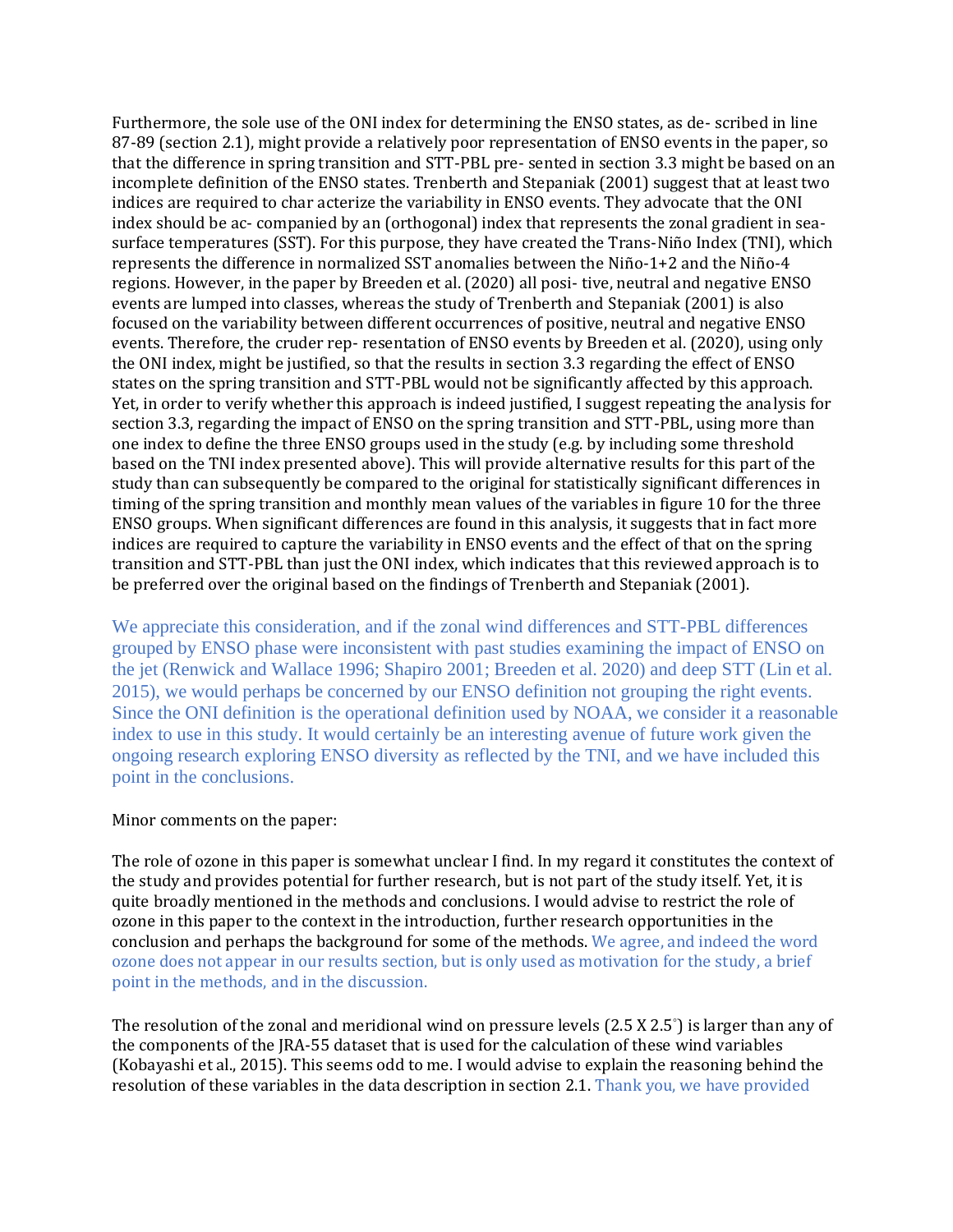this reasoning in the methods per the request of a designated reviewer. We only use EOF1 of 200 hPa zonal wind from this dataset, which would not be sensitive to such differences in resolution.

The use of a fixed amount of mass transport for each trajectory in the calculation of the STT-PBL seems a very simplifying assumption that might potentially cause a lot of vari- ation in STT-PBL to be lost without reading the accompanying reference. I would advise to include a short explanation of the background of this method, especially regarding the fact that the variation in STT-PBL is represented by the number of trajectories rather than the mass of them, after you introduced it in section 2.1. The amount of mass per trajectory actually varies based on the originating gridpoint, it is not fixed for the entire domain but for each gridpoint. The numbers provided in the text are examples for a trajectory originating in the extratropics (Skerlak et al. 2014). This text has been clarified.

The significance of the results is currently only assessed visually by means of the 95- percent confidence intervals that result from the significance test described in section 2.3. I would suggest including some form of quantitative assessment of this significance in the paper in the form of, for example, a statistical t-test. STT-PBL is not normally distributed (Fig. 5a), and for some groups (ie, La Nina, May days) there are quite small samples once autocorrelation is factored in, degrading the robustness of a t-test.

Figure 1a seems random and possibly redundant. It only shows the EOF1 pattern for a PC1 larger than 1σ and not for the other PC1 states and shows a very similar pattern to what is more extensively shown in figure 2. Therefore, I would suggest removing this figure. The pattern of the seasonal cycle of u200 has never been presented in the literature to our knowledge, so we consider it important to be shown here.

I found figure 7 quite time-consuming to grasp fully. This is mainly the result of the layout of the legend I think. I would suggest mentioning the variables of interest before SST in the legend description instead of 'STT/variable' and potentially even to place the description next to the corresponding lines when the available space allows this.

References:

Breeden, M. L., Butler, A. H., Albers, J. R., Sprenger, M., and O'Neil Langford, A. (2020). The Spring Transition of the North Pacific Jet and its Relation to Deep Stratosphere-to-Troposphere Mass Transport over Western North America, Atmo- spheric Chemistry and Physics Discussions, https://doi.org/10.5194/acp-2020-604, in review

Holton, J. R., Haynes, P. H., McIntyre, M. E., Douglass, A. R., Rood, R. B., and Pfister, L. (1995). StratosphereâA<sup>K</sup> troposphere exchange, Reviews of Geophysics, 33(4), 403-439, doi:10.1029/95RG02097

Kobayashi, S., Ota, Y., Harada, Y., Ebita, A., Moriya, M., Onoda, H., Onogi, K., Kama- hori, H., Kobayashi, C., Endo, H., Miyaoka, K., Takahashi, K. (2015). The JRA-55 reanalysis: General specifications and basic characteristics. Journal of the Meteoro- logical Society of Japan. Ser. II, 93(1), 5–48, https://doi.org/10.2151/jmsj.2015-001

Trenberth, K. E., and D. P. Stepaniak. (2001). Indices of El Niño Evolution, Journal of Climate, 14, 1697–1701, https://doi.org/10.1175/1520- 0442(2001)014<1697:LIOENO>2.0.CO;2.